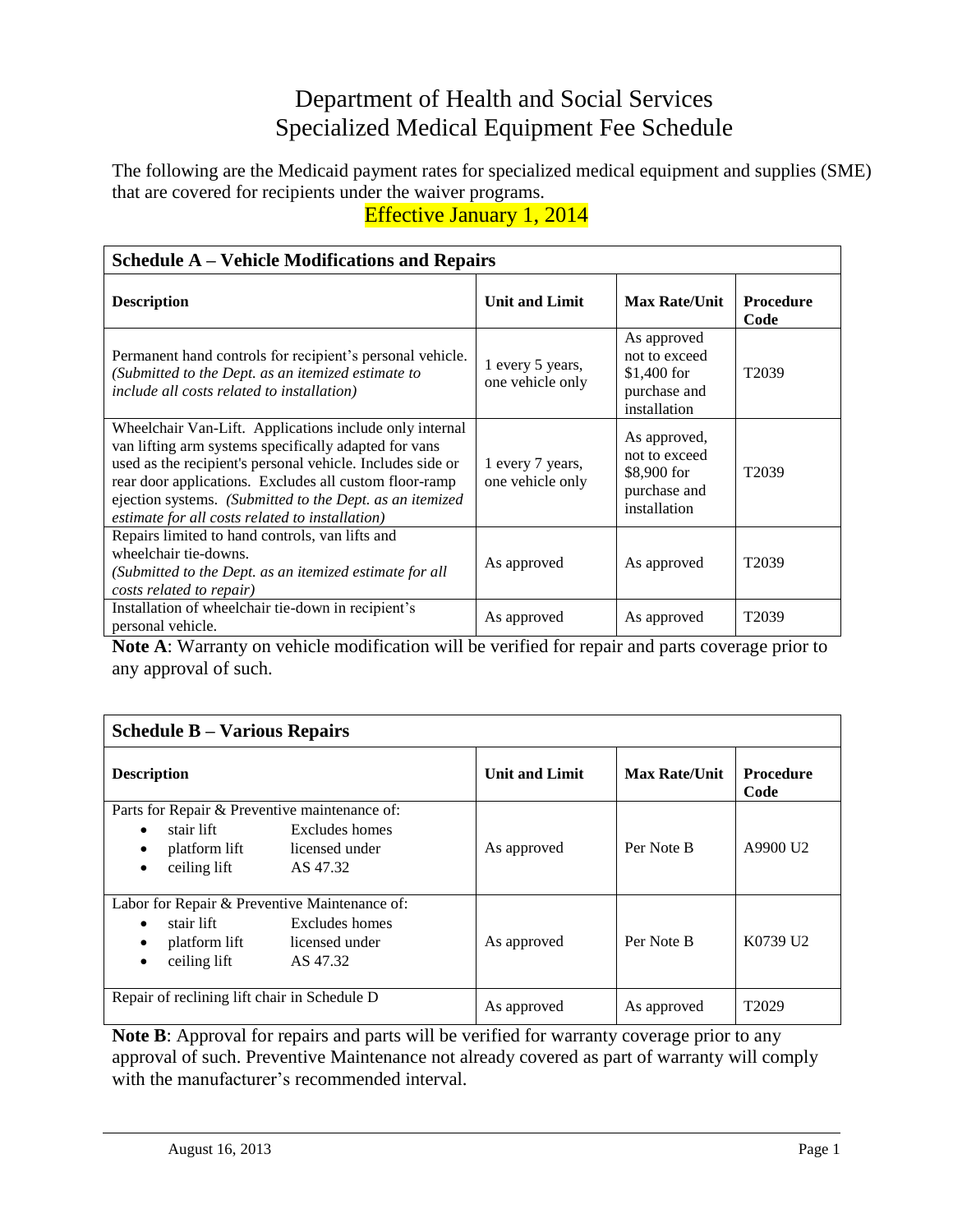The department will pay separately for labor and repair parts for specialized medical equipment from this schedule with the following limitations

- 1) payment for labor costs will not exceed \$20 for each 15 minutes;
- 2) the billing for a repair part must reflect a charge that complies with the applicable standards in 7 AAC 43.040;
- 3) labor and repair parts for the item must be documented as necessary; and documentation in the provider's record must include
	- a) a statement signed by the recipient or the recipient's authorized representative, that describes the cause for and nature of the repair;
	- b) a description of the item being repaired and its serial number, if available;
	- c) the beginning and end dates of warranty coverage, if available; and
	- d) documentation for labor charges that includes the amount of actual time spent on the repair and the hourly rate charged for the repair.

## **Schedule C – Shipping**

| <b>Description</b>                                       | <b>Unit and Limit</b> | <b>Max Rate/Unit</b> | <b>Procedure</b><br>Code |
|----------------------------------------------------------|-----------------------|----------------------|--------------------------|
| Shipping, of an item from lower 48 is limited to         |                       |                      |                          |
| portable ramps<br>$\bullet$                              |                       |                      |                          |
| reclining lift chairs<br>٠                               |                       | As approved          | A9900 U2                 |
| therapy mat<br>$\bullet$                                 |                       |                      |                          |
| over bed tables                                          |                       |                      |                          |
| Shipping, delivery to location outside of vendors normal |                       | As approved          | A9901 U2                 |
| delivery area (within Alaska).                           |                       |                      |                          |

| <b>Schedule D - Various</b>                                                        |                                         |                      |                          |
|------------------------------------------------------------------------------------|-----------------------------------------|----------------------|--------------------------|
| <b>Description</b>                                                                 | <b>Unit and Limit</b>                   | <b>Max Rate/Unit</b> | <b>Procedure</b><br>Code |
| Reacher to pick up objects.                                                        | 1 every 2 years                         | \$25                 | A9281                    |
| Over bed tables.                                                                   | 1 every 7 years                         | \$125                | E0274 U2                 |
| Emergency Response System, install and test                                        | 1 for recipient's<br>personal residence | \$45                 | S5160                    |
| <b>Emergency Response System</b>                                                   | Per month                               | \$45                 | S5161                    |
| Hand held low vision aids and other non-spectacle<br>mounted aids.                 | 1 every 2 years                         | \$25                 | V <sub>2600</sub>        |
| Toothettes.                                                                        | Lot of $250$                            | \$45                 | T2028                    |
| Sock donners.                                                                      | 1 every 2 years                         | \$15                 | T2029                    |
| Big handle assistive eating device, each device can be a<br>spoon, fork, or knife. | 6 devices every<br>year                 | \$20 each            | T <sub>2029</sub>        |
| Adaptive Cup.                                                                      | 2 every 2 years                         | \$25 each            | T2029                    |
| Adaptive Bowl.                                                                     | 2 every 2 years                         | \$30 each            | T2029                    |
| Adaptive Plate.                                                                    | 2 every 2 years                         | \$25 each            | T2029                    |
| Toileting assistance item. Self wipe aid to help reach and<br>wipe.                | 1 every 2 years                         | \$45                 | T2029                    |
| Handheld shower                                                                    | 1 every 2 years                         | \$35                 | T2029                    |
| Alarmed Medication Dispenser.                                                      | 1 every 2 years                         | \$65                 | T <sub>2029</sub>        |
| Push button/rocker switches, mountable power switch<br>for devices.                | 2 every 5 years                         | \$55 each            | T2029                    |
| Humidifiers portable.                                                              | 1 every 5 years                         | \$85                 | T2029                    |
| Air purifier (must use HEPA filter).                                               | 1 every 5 years                         | \$125                | T2029                    |
| HEPA air filter replacement.                                                       | 4 every year                            | \$35 each            | T2029                    |
| Pressure alarms, bed/chair, sensor pad and alarm.                                  | 1 every 2 years                         | \$140                | T <sub>2029</sub>        |